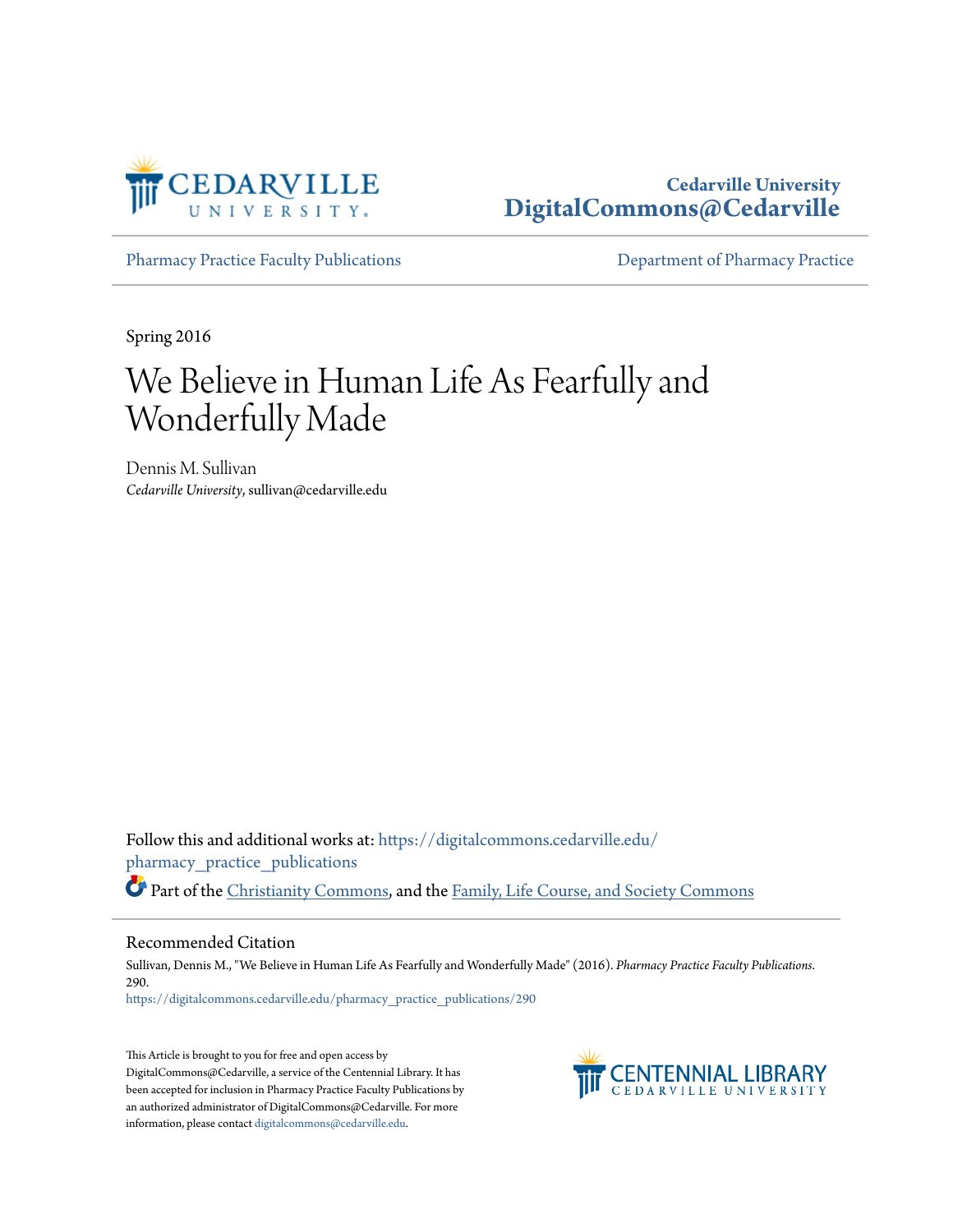# Human Life as Fearfully and Wonderfully Made by Dennis M. Sullivan **We Believe in**

Is human life a random accident, or is it a gift from Almighty God?

This profound question offers a stark contrast between two extremes. It is the question I ask of my students at Cedarville every semester. If we are the result of chance physical phenomena, we are just meaningless bits of protoplasm swimming pointlessly through a dark and impersonal universe. There is no point to our existence, no purpose, no nobility. This may all seem pretty bleak, but if you question such secular dogma, evolutionist Richard Dawkins will call you "scientifically illiterate."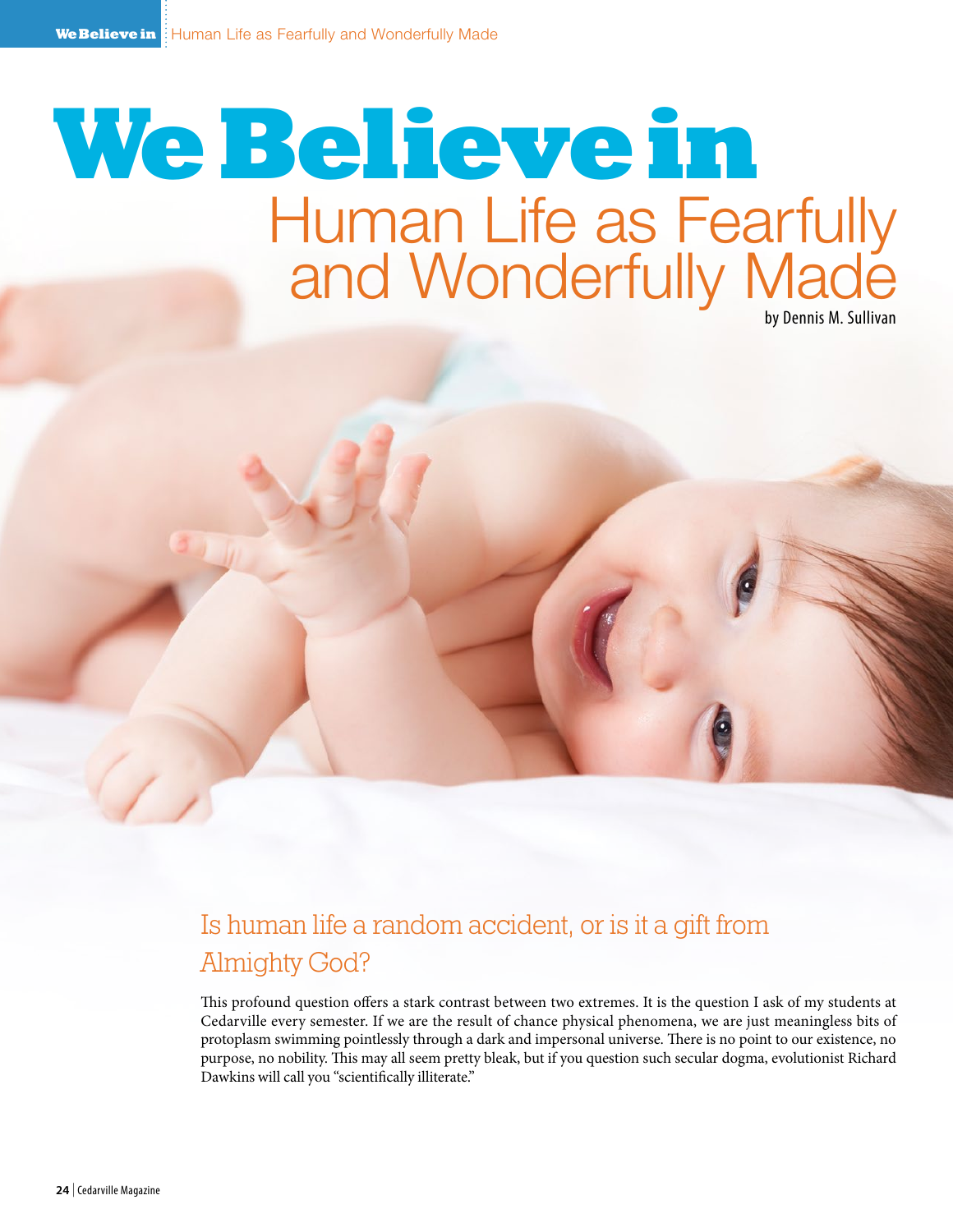## **SCRIPTURAL PERSPECTIVE**

There is, however, another way of thinking, one that makes sense of our built-in feelings of awe, wonder, and mystery. It answers the question posed by the psalmist as he gazed up into the heavens, "What is man that you are mindful of him?" (Ps. 8:4). David goes on to explain that "You have made him a little lower than the angels, And you have crowned him with glory and honor" (Ps. 8:5). Biblical scholars point out that the Hebrew word here translated 'angels' is actually *Elohim*, the word for Creator-God. So, although the early translators may have been afraid of the implications of this, David was really saying that human beings were created only a little lower than God Himself. This is implied in the great truth we find in Genesis 1, "So God created man in his own image, in the image of God he created him" (v. 27) and affirmed elsewhere in Scripture, such as 1 Corinthians 6:3a, "Do you not know that we are to judge angels?" and Hebrews 1:14, "Are [angels] not all ministering spirits sent out to serve for the sake of those who are to inherit salvation?" The rest of Psalm 8:5–6 makes this even stronger: "And you have

crowned [man] with glory and honor. You have made him to have dominion over the works of your hands; You have put all *things* under his feet . . ."

What a glorious truth! Our Creator has made us in His image, just a little lower than His own nature. Furthermore, He has given us wonderful dignity and purpose, as stewards over the rest of His awesome creation. We have done nothing to merit this — our life, our human nature, is a *gift* from our loving Father.

#### **DIVINE VIEWPOINT**

So when does all this *begin*? At what point in our earthly journey does God begin to care for us? Specifically, do unborn babies have the same value and worth as those of us who walk around and interact with others?

Once again, there are two possible viewpoints on this question. The secular, materialistic approach is called *empirical functionalism*. This view says our value as human beings comes by virtue of something measurable or verifiable through empirical science. For functionalists, human value is all about brain activity, in particular, the cerebral cortex: the conscious, thinking, reasoning part of our nervous system.

One proponent of this approach is the atheist Princeton philosopher Peter Singer. Dr. Singer believes that personhood, that is, membership in the moral community, comes when we are self-aware. In his view, the killing of newborn babies is perfectly ethical (if the babies are not wanted), since self-awareness in an infant does not occur until about one month of age.

# He has given us wonderful dignity and purpose, as stewards over the rest of His awesome creation.

In contrast to this hideous idea is the approach of *ontological personalism*. This philosophy states that we are persons and have moral worth simply by being human, and this value extends from the earliest moment of our lives at conception in the womb and to every moment after that.

Scripture is full of examples of this truth. I sometimes refer to Psalm 139:13–16 as the "national anthem of the pro-life movement" because it so beautifully portrays the intimate, loving Creator as He formed us in the womb:

*For you created my inmost being; you knit me together in my mother's womb. I praise you because I am fearfully and wonderfully made; your works are wonderful, I know that full well. My frame was not hidden from you when I was made in the secret place, when I was woven together in the depths of the earth. Your eyes saw my unformed body; all the days ordained for me were written in your book before one of them came to be.*

The Hebrew words have a different connotation from Genesis 1:1, "In the beginning God created the heavens and the earth." The Hebrew word for "created"